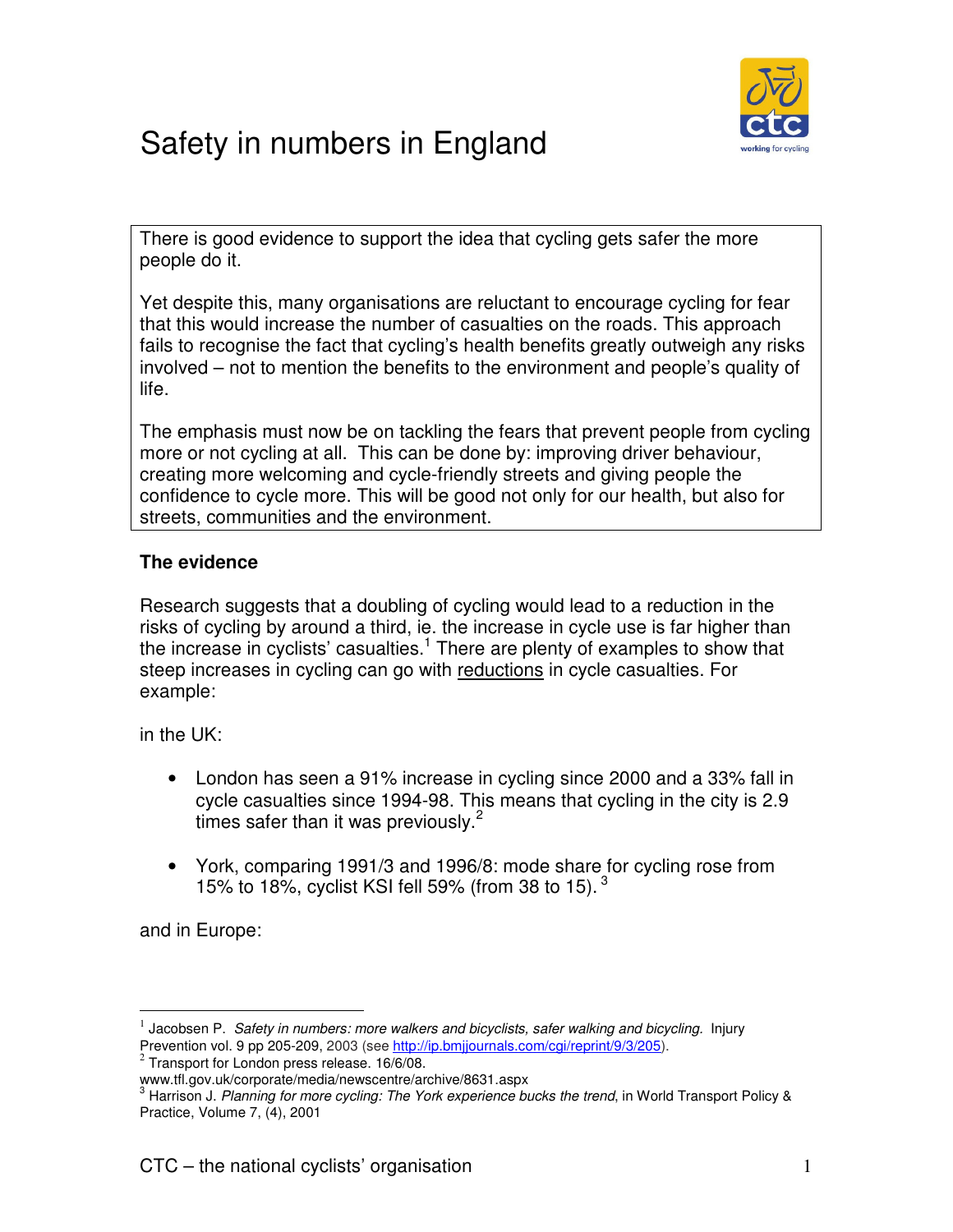- The Netherlands has witnessed a 45% increase in cycling from 1980-2005 and a 58% decrease in cyclist fatalities.<sup>4</sup>
- Copenhagen, 1995-2006: 44% increase in cycling, 60% decrease in KSIs, with cycle to work modal share rising from  $31\%$  to  $36\%$ <sup>5</sup>

Countries in Europe with high levels of cycle use tend to be less risky for cyclists. In Denmark, people cycle over 900 kilometres a year and it is a far safer country to cycle in than Portugal, where barely 30 km is covered by each person by bike annually. See graph below and **Appendix A**.



## **Evidence from English local authorities**

CTC has found that cycling is safer in local authorities in England where cycling levels are high. York, the authority where cycling to work is most common, is, by our calculation, the safest place in England to cycle.

Our research has contrasted the cycle commuting use in English local authorities from the 2001 census against the rate of killed and serious injuries (KSI) in those local authorities, using an average of 5 years worth of data for KSI. 104 local authority areas were examined.

Greater London, Greater Manchester and Liverpool are included as single items because of high levels of cross-boundary commuting means that injuries often occur to cyclists who live or work outside the local authority in question.  $\overline{a}$ 

<sup>&</sup>lt;sup>4</sup> Ministerie van Verkeer en Waterstaat. Cycling in the Netherlands.2007

<sup>5</sup> City of Copenhagen, City of Cyclists: Bicycle Account. 2006 -

http://www.vejpark2.kk.dk/publikationer/pdf/464\_Cykelregnskab\_UK.%202006.pdf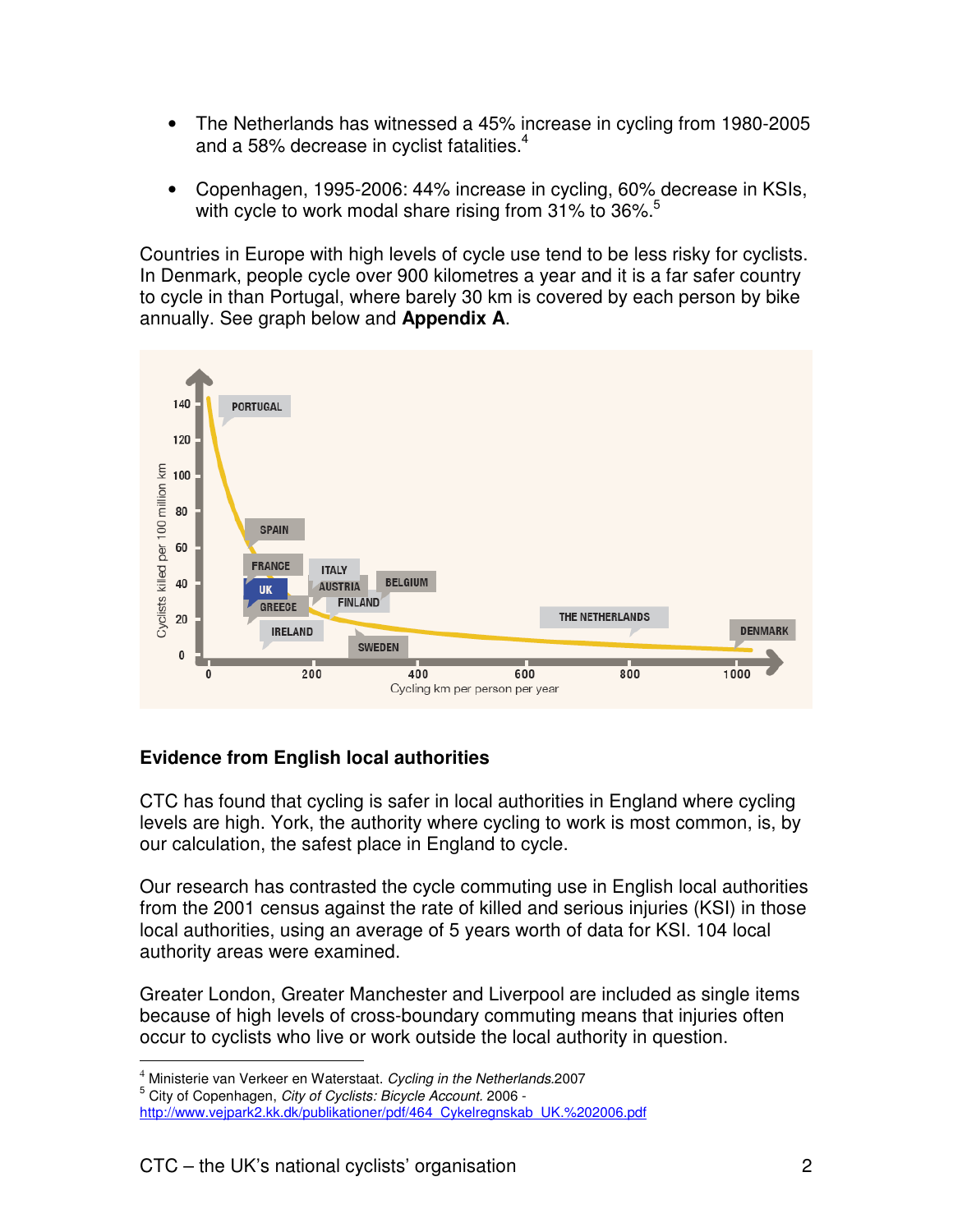We believe that commuting is an adequate proxy for overall cycle use since commuting makes up 42% of all the miles travelled by cycle in the UK. We also have no reason to suspect that places that have high levels of cycle commuting have disproportionately lower levels of leisure cycling, or vice versa.

Below is a chart including data for 7 local authority areas with similar population sizes, in a range of geographical locations in the UK.

This shows that even where there are very high levels of commuting, the average number of KSIs is approximately the same in areas which have a tenth of the number of commuter cyclists. This suggests that the exposure to risk for cyclists in areas with high cycle use is lower than those where there is lower cycle use.

| Local<br>authority         | Average<br>KSIs-<br>2003-2007 | %<br>commuting | Population<br>(2007) | <b>Cycle</b><br>commuters<br>(2001) | Average<br><b>KSIs/10,000</b><br>commuters |
|----------------------------|-------------------------------|----------------|----------------------|-------------------------------------|--------------------------------------------|
| York                       | 10.4                          | 12.04          | 193,000              | 10,508                              | 10                                         |
| Herefordshire <sup>6</sup> |                               | 4.2            | 178,000              | 3,415                               | 18                                         |
| Swindon                    | 10.4                          | 5.08           | 190,000              | 4,777                               | 22                                         |
| Luton                      | 3.8                           | 1.74           | 189,000              | 1,433                               | 27                                         |
| Portsmouth                 | 17                            | 7.08           | 198,000              | 6,160                               | 28                                         |
| Warrington                 | 8.2                           | 3.22           | 195,000              | 2,936                               | 28                                         |
| Stockton                   | 8.4                           | 2.08           | 190,000              | 1,050                               | 80                                         |

The full data-set can be found at **Appendix B**.

## **Why does the effect occur?**

The correlation between cyclists' safety and cycle use - the 'safety in numbers' effect – may exist for a variety of reasons:

- 1. Drivers grow more aware of cyclists and become better at anticipating their behaviour.
- 2. Drivers are also more likely to be cyclists themselves, which means that they are more likely to understand how their driving may affect other road users.
- 3. More people cycling leads to greater political will to improve conditions for cyclists.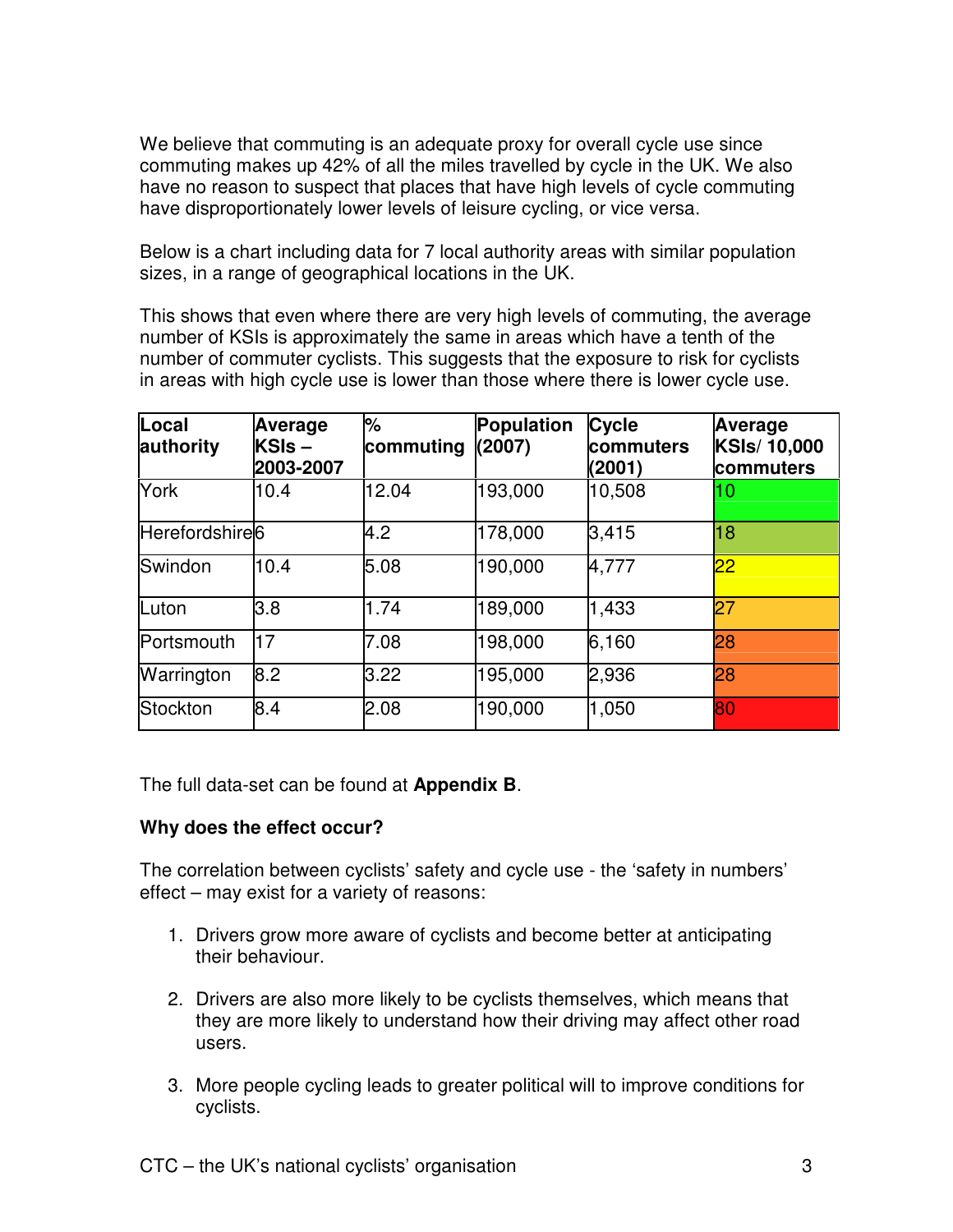In addition, since cycling is often perceived as risky, existing cyclists may be less risk-averse than any new cyclists who take up cycling. This effect can be seen from the fact that where cycle commuting levels are high, a higher proportion of the commuters are women.

Increasing cycle use is good for the safety of other road users too. For every mile travelled, fewer injuries involve cyclists than motor vehicles. Every cycle trip that is a switch from car use means fewer injuries and deaths to others.



#### (Department for Transport, Road Casualties Great Britain 2007, table 23)

This means that we can promote cycling without worrying that this will lead to more casualties. It is clear that 'more' and 'safer' cycling are perfectly compatible.

The challenge is not to worry that more cyclists mean more casualties, but to tackle the fears that deter people from cycling in the first place.

## **Tackling the fears that prevent more cycling**

So why are organisations reluctant to encourage cycling?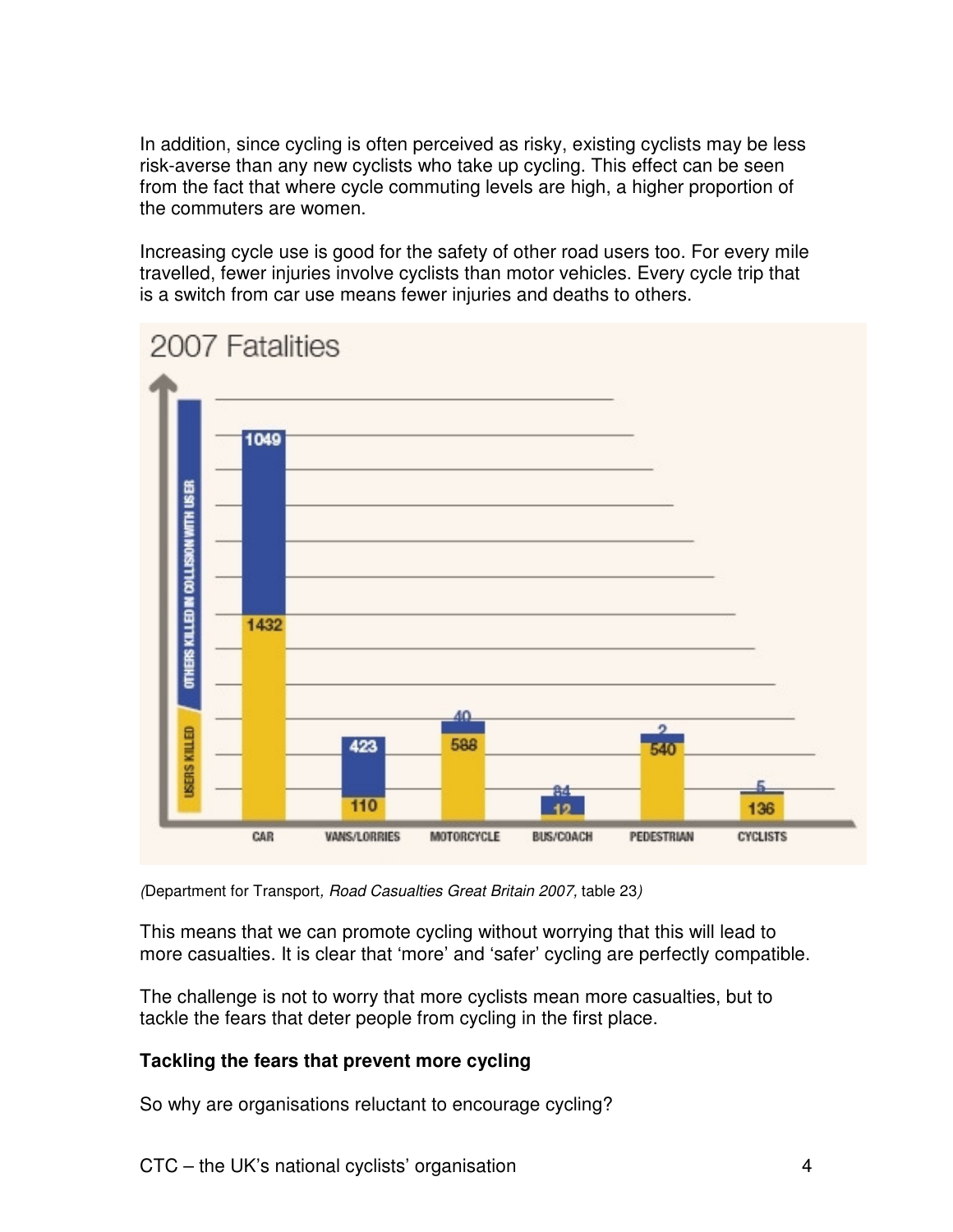Unfortunately, many organisations perceive cycling as dangerous, and perpetuate that perception through their actions. For example, by treating it as a risky activity requiring special clothes and equipment, even well intentioned efforts to promote cycling may actually discourage people by playing on people's fears.

Cycling is much safer than many people think it is and the health benefits far outweigh the risks. An adult cyclist typically has a level of fitness equivalent to someone 10 years younger, $6$  and a life expectancy two years above the average.<sup>7</sup>

#### **Few people cycle – but more would like to!**

We think the biggest deterrent to cycling is fear: 74% of people agree that the idea of cycling on a busy road frightens them.

About 40% of people in the UK own bikes and around the same percentage agree that they could make short car trips just as easily by bike. But only about half that number – 1 in 5 of us – cycle more than once or twice a month.<sup>8</sup>

By contrast, in the Netherlands, 4 out of 5 people cycle once a week and only 7% never ride a bike, compared with 70% in the UK.

Even though most people don't cycle, surveys show that the vast majority think that cycling is a good idea and should be given greater priority in designing streets and towns.

It's time for a shift in emphasis towards promoting cycling as a healthy, enjoyable activity. At the same time, we need to tackle the fears which deter people from doing it: encouraging more cyclists onto the roads will make the road network safer for everyone.

#### **Reducing danger and reducing fear**

l.

Bad driving, speed, hostile roads and junctions, and the intimidation presented by certain types of vehicle, especially lorries, all discourage people from cycling.

To get more people cycling, and make cycling safer, the Government and local authorities need to take a wide range of actions, for example:

http://content.nejm.org/cgi/content/abstract/314/10/605).

 $^6$  Tuxworth W et al, Health, fitness, physical activity and morbidity of middle aged male factory workers. British Journal of Industrial Medicine vol 43. pp 733-753, 1986.<br><sup>7</sup> Betterbarger B et al., *Physical activity all aques mertality and* 

Paffenbarger R et al, Physical activity, all-cause mortality and longevity of college alumni. New England Journal of Medicine, vol. 314(10) pp 605-613, 1986 (for abstract see

 $8$  Department for Transport. Cycling factsheet. January 2007 -

http://www.dft.gov.uk/pgr/statistics/datatablespublications/personal/factsheets/cyclefactsheet.pdf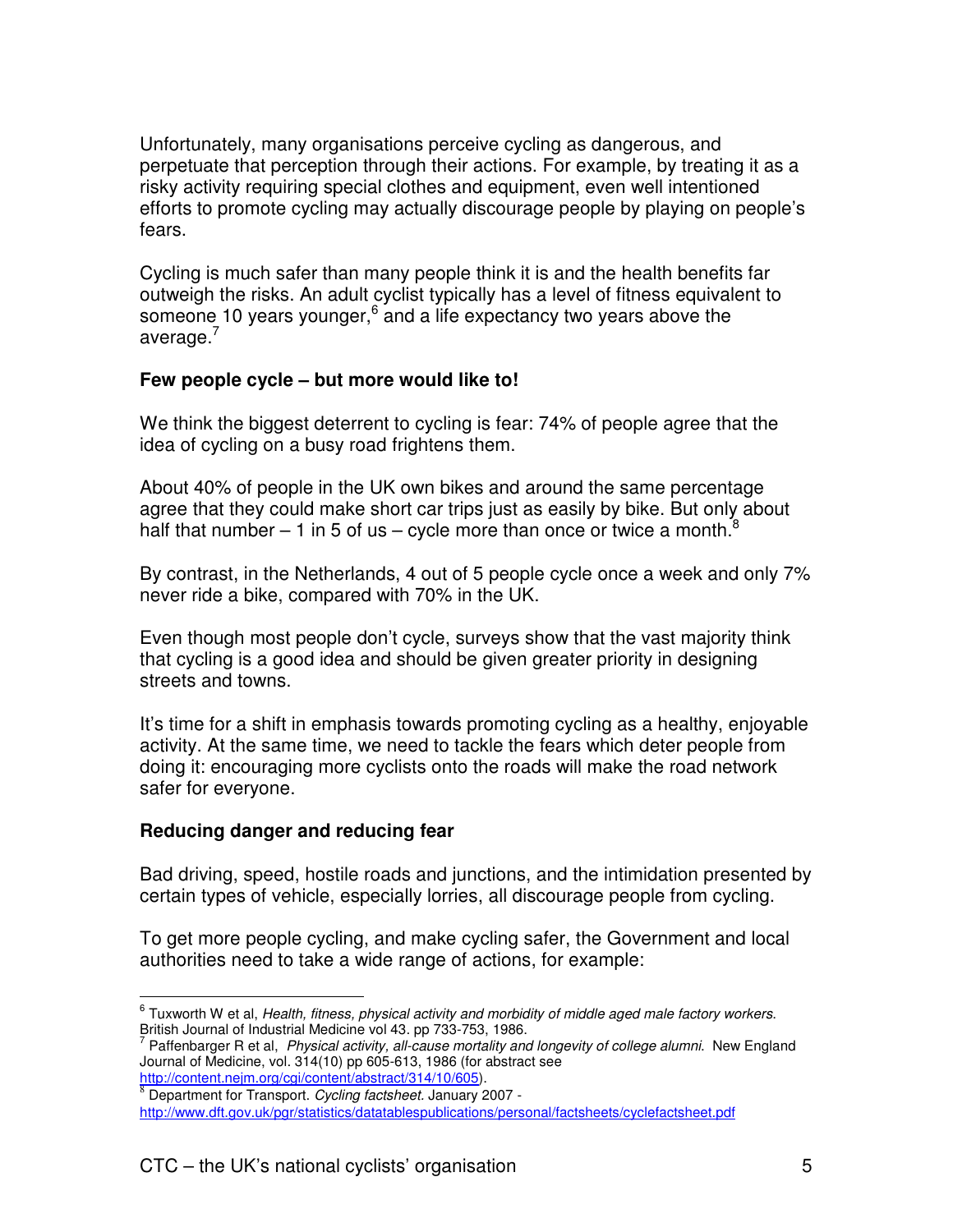Encouraging safer driving by:

- improving **driver training,** with more emphasis on understanding the needs of cyclists;
- improving **traffic law and enforcement** to make it clear that endangering or intimidating other road users is as unacceptable as drink-driving.

Improving the road environment and making it more welcoming and safer for cyclists by:

- adopting 20 mph as the **default urban speed limit**, with exceptions allowed for certain major roads. Rural speed limits must be reduced for most roads, especially country lanes.
- eradicating the **disproportionate risk presented by large vehicles**, such as lorries, which account for one in five cyclist deaths.

Funding schemes that promote cycling positively and improve confidence such as:

- providing good quality **cycle training** for everyone, including **Bikeability**  for students and **refresher training** for adults.
- marketing cycling by talking about its **fun, enjoyment and health benefits**. These benefits far outweigh the risks involved and organisations should recognise this when they promote cycling.

Finally, local and national authorities should measure the **fear and perception of danger** experienced by cyclists: in Copenhagen, the world's foremost cycling city, this key indicator is monitored each year.<sup>9</sup> The Department for Transport already measures the perception of the safety of accessing public transport, the same should be done for cycling.<sup>10</sup>

Local and national government should also adopt targets for cyclist safety based on exposure - that is reductions in casualties per mile or per hour, not based simply on numbers of injuries. CTC is pleased that the Government has adopted our position in A Safer Way, its new Road Safety Strategy, published as a draft in April 2009.<sup>11</sup>

l.

<sup>&</sup>lt;sup>9</sup> City of Copenhagen, *Bicycle Account.* 2006, p. 5 -

http://www.vejpark2.kk.dk/publikationer/pdf/464\_Cykelregnskab\_UK.%202006.pdf

<sup>&</sup>lt;sup>10</sup> Department for Transport. Transport Trends 2008. Trends 7.6 – 7.7

<sup>11</sup> http://www.dft.gov.uk/roadsafetyconsultation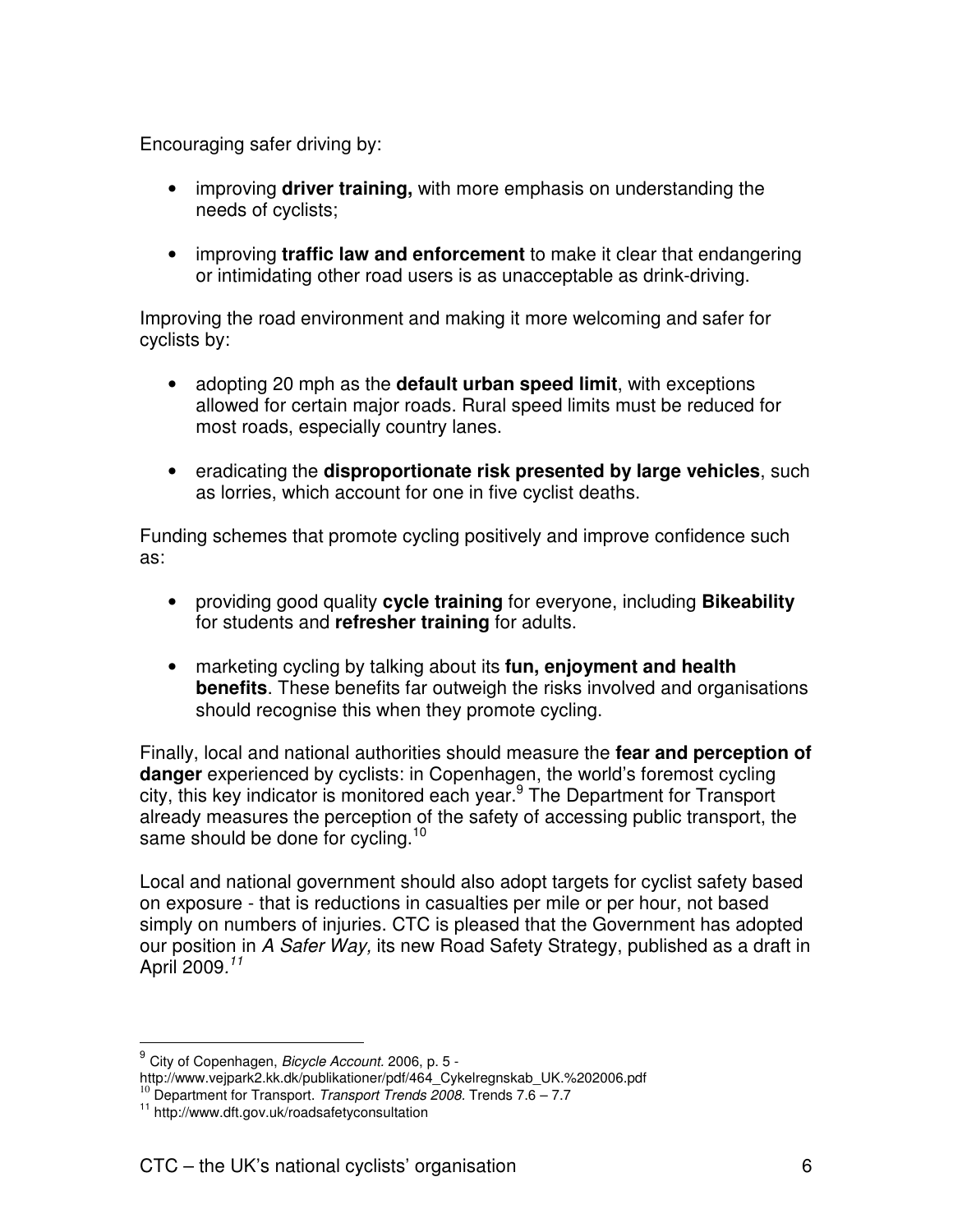Getting more people cycling will make the roads safer, make people healthier and reduce the risks of cycling for every one of us. It's up to local authorities and the Government to acknowledge the role of increased cycling in making the roads and streets safer and to pursue policies to make this happen.

## **About CTC**

In our 'New Vision for Cycling', CTC sets out the benefits of cycling and describes the measures needed to double cycle use whilst halving the risks of cycling within ten years.

www.ctc.org.uk/newvision

Find out more about the Safety in Numbers campaign:

www.ctc.org.uk/safetyinnumbers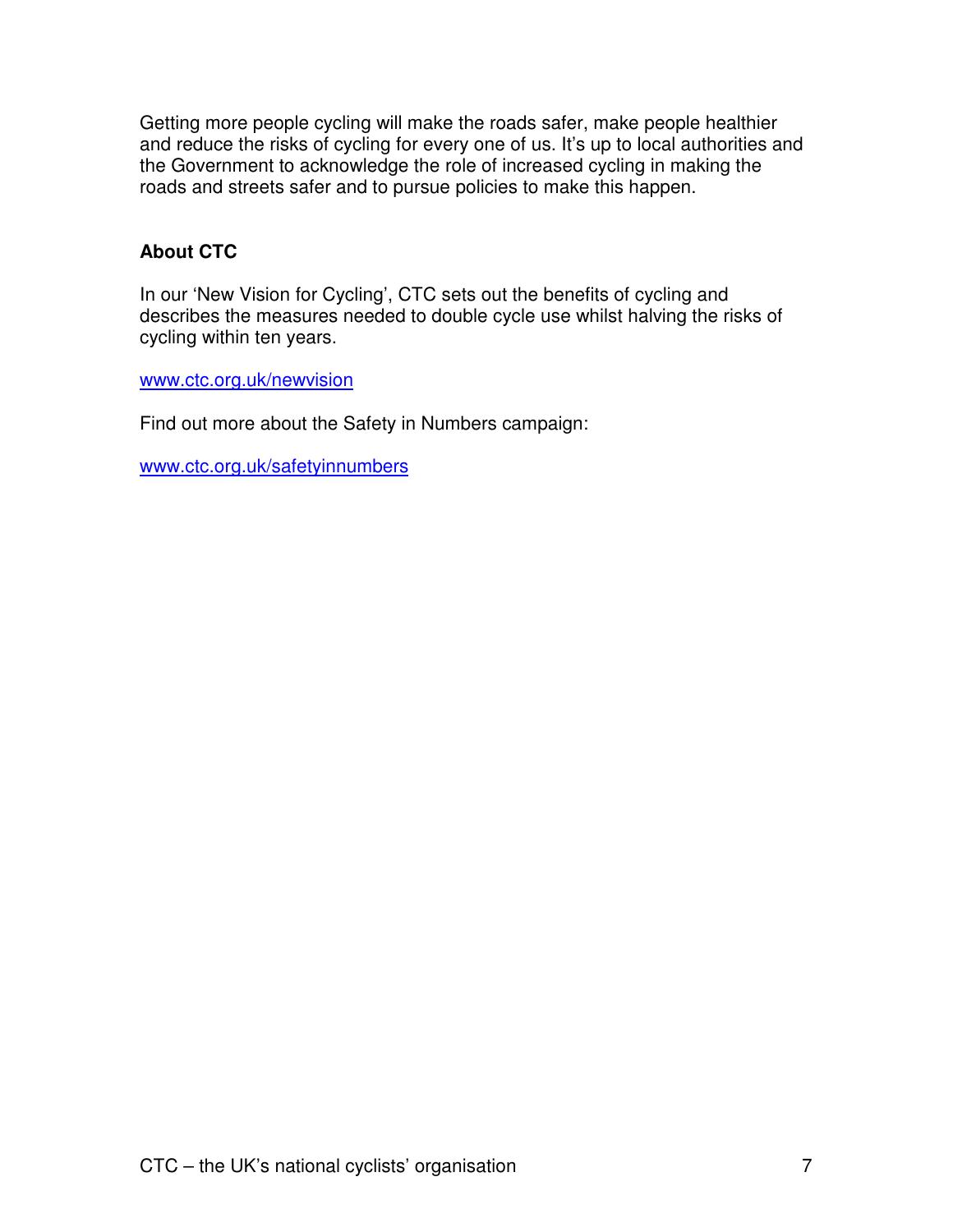## **Appendix A – 13 EU countries**

|                   | Fatalities<br>per<br>billion<br>kms<br>(2006/7) | 2007<br>(Eurobarometer) |
|-------------------|-------------------------------------------------|-------------------------|
| Denmark           | 5.8                                             | 954                     |
| Netherlands       | 12.9                                            | 879                     |
| Belgium           | 26.4                                            | 329                     |
| Sweden            | 10.1                                            | 277                     |
| Finland           | 21.1                                            | 256                     |
| Ireland           | 12.1                                            | 186                     |
| Italy             | 31.0                                            | 159                     |
| Austria           | 32.8                                            | 173                     |
| United<br>Kingdom | 29.0                                            | 84                      |
| France            | 34.3                                            | 81                      |
| Greece            | 24.3                                            | 77                      |
| Portugal          | 128.8                                           | 29                      |
| Spain             | 60.3                                            | 27                      |

From ERSO and Eurobarometer.

## **Appendix B – English local authorities data tables**

From Road Casualties Great Britain 2003-2007, table 46. Commuting data from Census 2001.

|                       | Cycle commuting % | Average casualties (2003-2007) per |
|-----------------------|-------------------|------------------------------------|
|                       | rate 2001         | 10,000 commuters                   |
| York                  | 12.04             | 10                                 |
| Lincolnshire          | 5.42              | 12                                 |
| Reading               | 4.11              | 13                                 |
| Suffolk               | 4.95              | 17                                 |
| Norfolk               | 5.2               | 17                                 |
| Somerset              | 4.61              | 17                                 |
| Herefordshire         | 4.2               | 18                                 |
| Oxfordshire           | 6.73              | 19                                 |
| Rutland               | 4.91              | 20                                 |
| Gloucestershire       | 4.18              | 20                                 |
| Redcar & Cleveland    | 1.93              | 20                                 |
| Leicester City        | 4                 | 20                                 |
| Peterborough          | 7.7               | 21                                 |
| South Gloucestershire | 2.96              | 21                                 |
| Plymouth              | 2.64              | 21                                 |
| Kingston upon Hull    | 11.65             | 21                                 |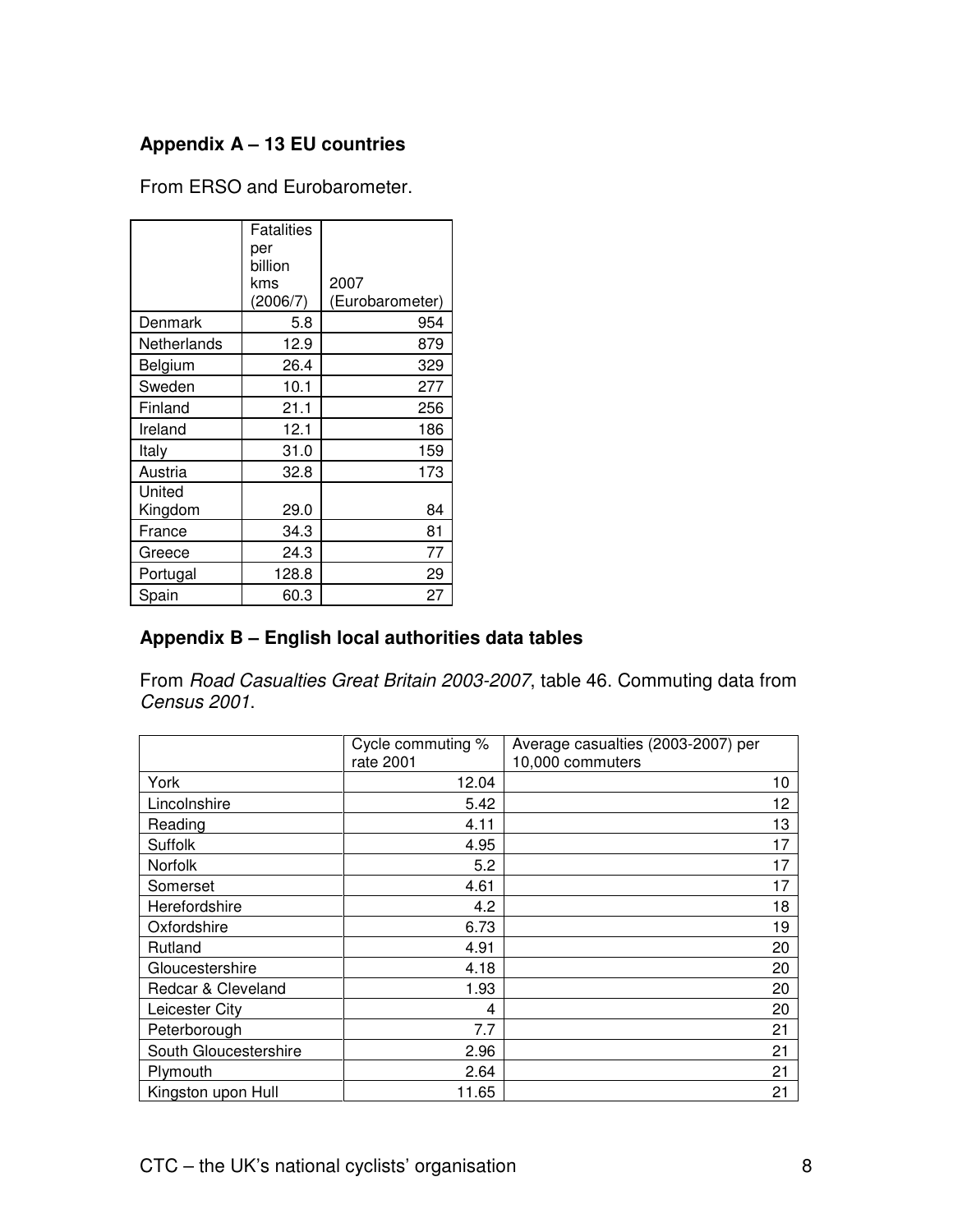| Cornwall and Isle of Scilly | 1.76           | 21 |
|-----------------------------|----------------|----|
| Swindon                     | 5.08           | 22 |
| <b>Medway Towns</b>         | 1.36           | 22 |
| Cambridgeshire              | 9.05           | 22 |
| <b>Milton Keynes</b>        | 3.02           | 23 |
| East Riding of Yorkshire    | 5.12           | 23 |
| Torbay                      | 1.55           | 25 |
| <b>Bracknell Forest</b>     | 2.79           | 25 |
| Telford & Wrekin            | 2.51           | 26 |
| Coventry                    | 2.84           | 26 |
| Luton                       | 1.74           | 27 |
| Humberside                  | 7.32           | 27 |
| Portsmouth                  | 7.08           | 28 |
| Wokingham                   | 2.65           | 28 |
| Warrington                  | 3.22           | 28 |
| Leicestershire              | 3.11           | 28 |
| Poole                       | 4.35           | 29 |
| Middlesbrough               | 2.54           | 29 |
| Windsor and Maidenhead      | 2.8            | 29 |
| Bath and NE Somerset        | 2.43           | 30 |
| Doncaster                   | 2.89           | 30 |
| North Somerset              | 2.55           | 30 |
| Worcestershire              | 2.49           | 30 |
| Staffordshire               | 2.16           | 30 |
| Solihull                    | 1.55           | 30 |
| Bedfordshire                | 3.11           | 31 |
| Devon                       | 2.32           | 31 |
| Wiltshire                   | 3.63           | 31 |
| Derby                       | 4.43           | 32 |
| Halton                      | 2.03           | 33 |
| North Lincolnshire          | 5.57           | 33 |
| <b>West Sussex</b>          | 3.42           | 34 |
| North Tyneside              | 2.02           | 34 |
| Warwickshire                | 2.93           | 36 |
| Shropshire                  | 3.47           | 36 |
| Kent                        | $\overline{c}$ | 36 |
| Cumbria                     | 2.7            | 36 |
| West Berkshire              | 2.67           | 37 |
| <b>Bristol</b>              | 4.58           | 37 |
| Wolverhampton               | 2.67           | 37 |
| Walsall                     | 2.04           | 38 |
| Southampton                 | 4.3            | 38 |
| Sandwell                    | 1.74           | 38 |
| Dudley                      | 1.34           | 38 |
| Slough                      | 2.93           | 41 |
| Southend                    | 2.73           | 41 |
| North-East Lincolnshire     | 7.65           | 41 |
| Northamptonshire            | 2.25           | 41 |